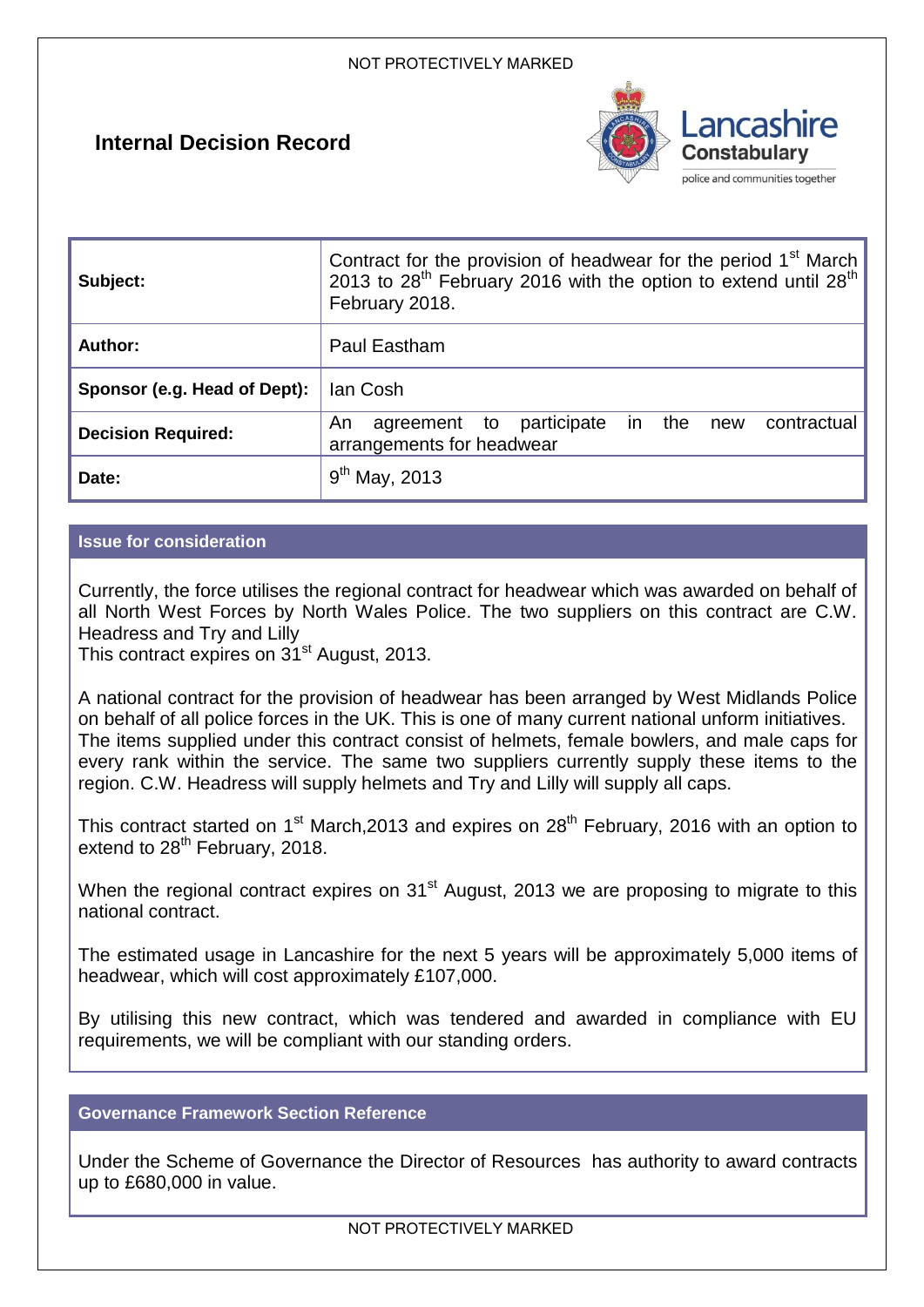#### NOT PROTECTIVELY MARKED

### **Costs**

.

The potential contract value is estimated to be £107,000 over the full contract period, based on the last 12 months spend on headwear. (£21,400 x 5 years). Some item prices on the new contract will increase (helmets and female bowlers), some item prices will reduce (male caps).

It should be noted that all forces will now purchase the same specification of helmets and caps following this national initiative. The new specifications have been agreed at ACPO level and will increase uniformity across police forces.

In total, based on current spend and issue quantities, the force will see an overall increase in spend of about £1,683 per annum. The cost will be absorbed within exiting budget and it is likely due toreducing staff numbers that the spend is likely to reduce. Any saving arising from the volume reduction will be reflected in budgetary provision going forward.

## **Risks**

There is a risk that the current contract relating to this supply will expire, and we will not have a contract in place.

#### **Consequences**

The current contract will expire on 31<sup>st</sup> August, 2013. There is a currently an implementation phase with the new suppliers nationally. The actual supply of these items under the new contract will commence on 1<sup>st</sup> September, 2013. Failure to agree to this proposal would leave the Constabulary without a provider.

#### **Consultation**

The Clothing Manager has been consulted and is aware of the new supply arrangements

### **Decision (Outcome and Rationale)**

To agree to utilise the contract for the future supply of headwear within the force.

I agree to the award of contract as set out in the report.

**Signed by - Sponsor Signed by - Sponsor Signed by - Decision Maker <b>Signed by - Decision Maker** 

NOT PROTECTIVELY MARKED